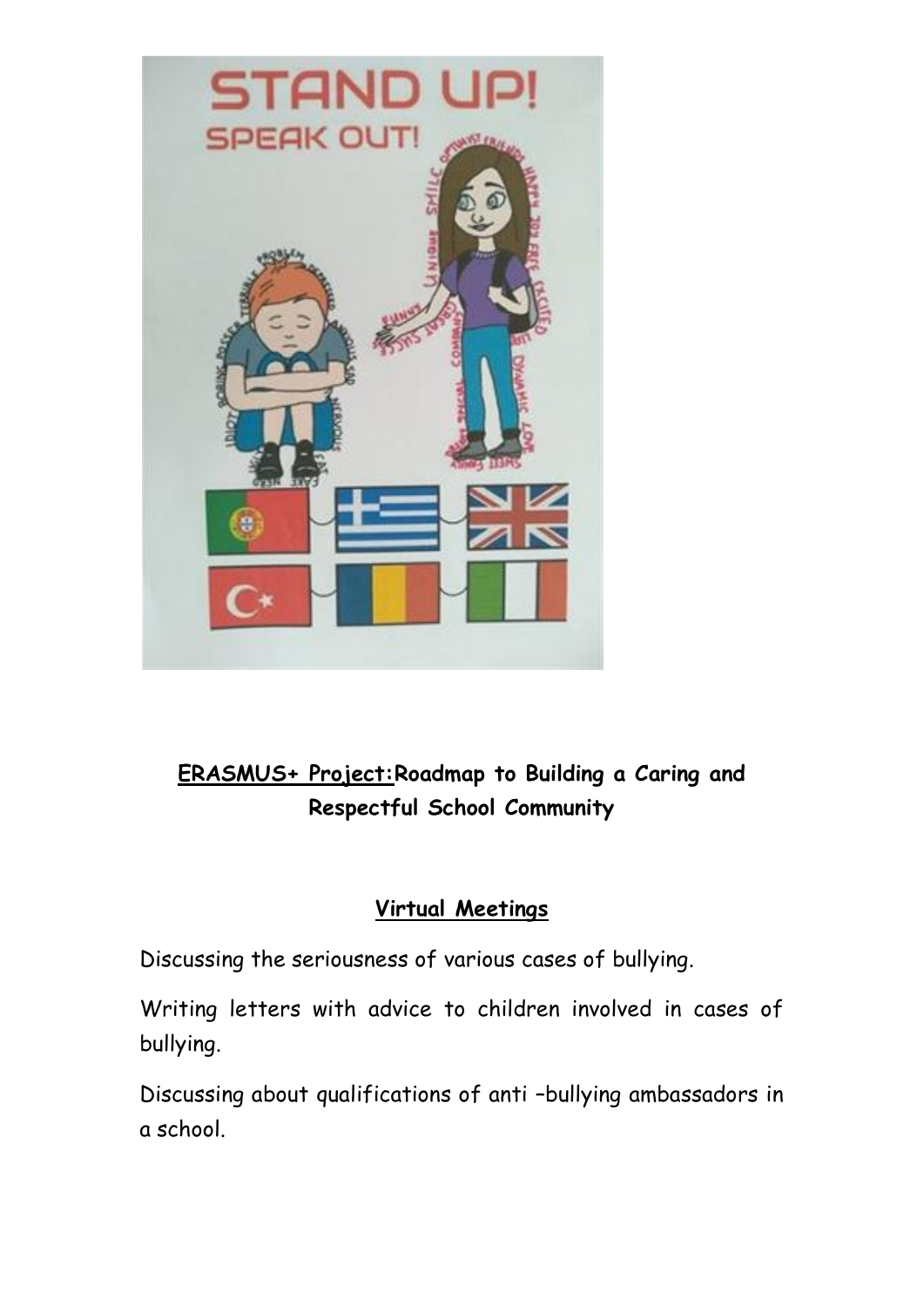# Calling someone names because of something they believe in.

Dan and his family go to church every week. Some of the children in his class don't go to church and have started calling him names because of his beliefs. He doesn't want to tell his parents because he thinks they will make fun of him even more. He tried to tell his parents he didn't want to go to church with them - even though this wasn't true.



Dear Dan,

I am writing this letter to you because I heard about your story and I want to help you and give you some advice. First, you can talk to your parents about what is happening to your school, because they are your family, they love you and they will find a way to help you. Also you can talk to a teacher in your school, to a teacher who is approachable and helpful and he will talk with these guys to make them stop teasing you. If I were you, I wound not stop going to the church, because your beliefs are what they are making you being yourself.

Regards, Loukia.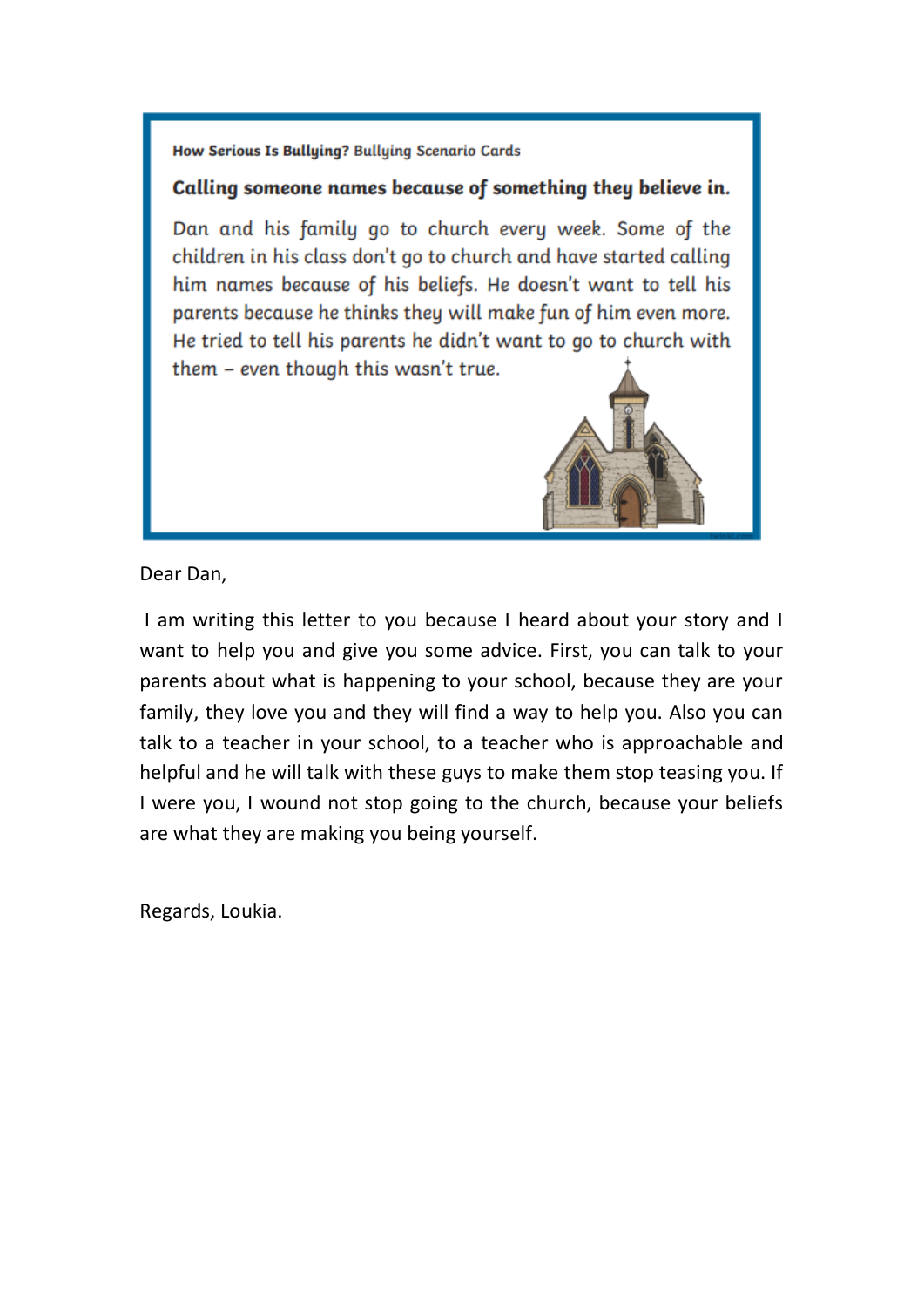### Spreading rumours about someone behind their back.

Daria heard a nasty rumour about one of the girls in her class. After a couple of days, she found out who had been spreading this rumour, and one of the group is one of her friends.



Dear Daria,

 How are you? I hope you're doing well! I've heard that some girls are spreading rumors about another girl in your class and your friend is one of them. I don't want to judge your friend, but I'd like to suggest you some advice to stop her doing this. Is there any essential reason for doing that? First of all, you should ask her, why is she doing that, as it isn't good and all of us can be in this situation. She may feel pressured or she is threatened by someone and she ends up acting like this. Whatever it is, you need to help her get over it, so she doesn't have to break out to others. In addition if I were you, I would try to stop this, by telling the other girls to stop first. This way, she won't get carried away. Also I would go to this girl and tell her these rumor that other girls and my friend have spreaded. Namely I would admit my friend's mistake. Finally I would go to a teacher, tell these rumors and that my friend were one of these girls. Like that, the teacher could to try to stop this, if my efforts failed to stop it.

I hope my advice will help you.

Yours, Michaela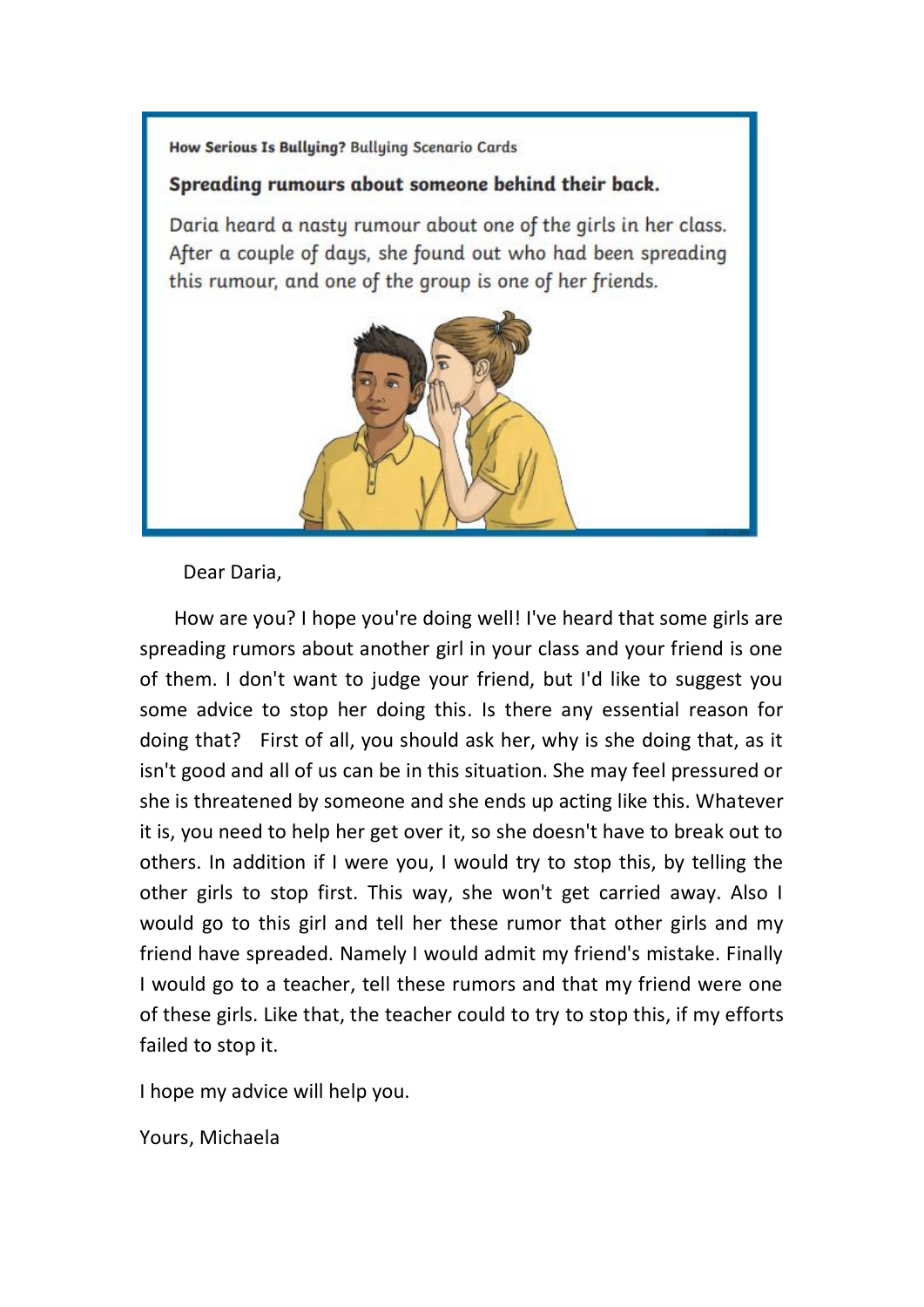#### Sharing inappropriate photos or messages on social media.

Amir was online and he saw some messages that other boys and girls in his class had been sending to each other. They were mean and made fun of someone else in school. One of the group sent them to him and told him to send them to his friends to share with others.



Dear Amir,

I have just read about your issue and therefore I am writing to you in order to give you some advice. I understand that this is a very difficult situation for you, but after some consideration I am sure that you will take the best decision. I believe that you have to remain loyal to your principles. You must realize that due to this action another person will suffer. Consequently, I recommend you to protest against all this and inform many people about this serious issue. In my opinion, the victim should be aware of this action aiming to protect him since it is very significant for this person to feel safe. To sum up, it is your duty to protect this guy because if you remain passive you will be an accomplice.

Take what I told you into consideration and I am sure that you will act as good as possible…

Good luck,

Stratos.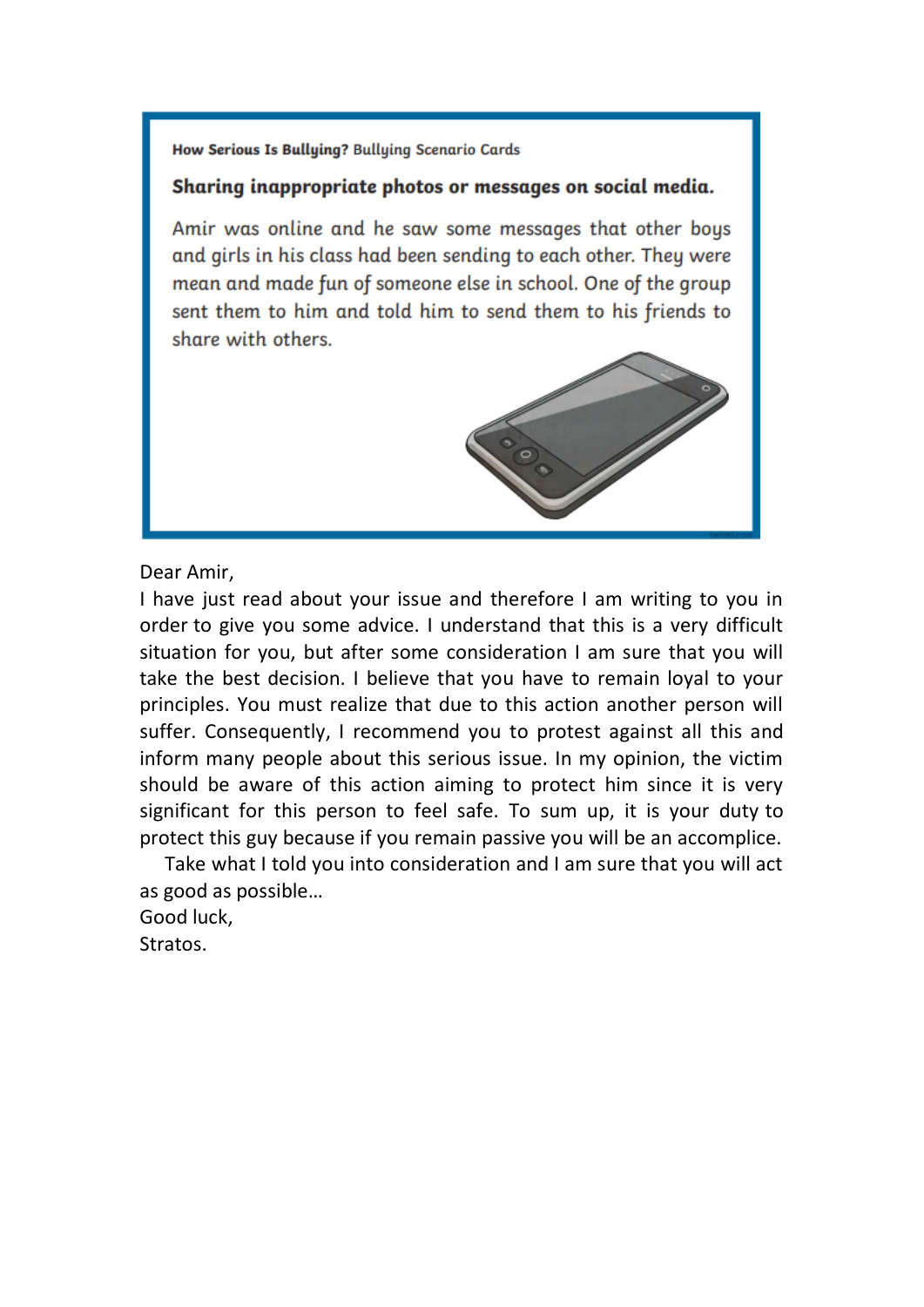# Tripping someone up when they walk past.

Morgan is scared to go to school. Every day in the corridor, the dinner hall and the playground, there are a group of children who try to trip him up whenever he walks past them. He tries to avoid them by offering to help tidy up the classroom at playtimes, so he is inside and away from them. However, the teachers encourage him to go out and play with his friends.

Hi Morgan,

I want to give you some advice about how you should deal with the children who are teasing you. In my opinion, you should stop avoiding them because they understand that you are scared and this urges them to tease you even more. In addition, when the teachers encourage you to go out and play with other students, instead of tidying up the classroom, you should explain the reason why you do this. However, you should try to find a friendly teacher who is able to help you. This teacher will understand your problem and he will give you some good advice. Last but not least, your parents should be aware of this situation too.

Charis.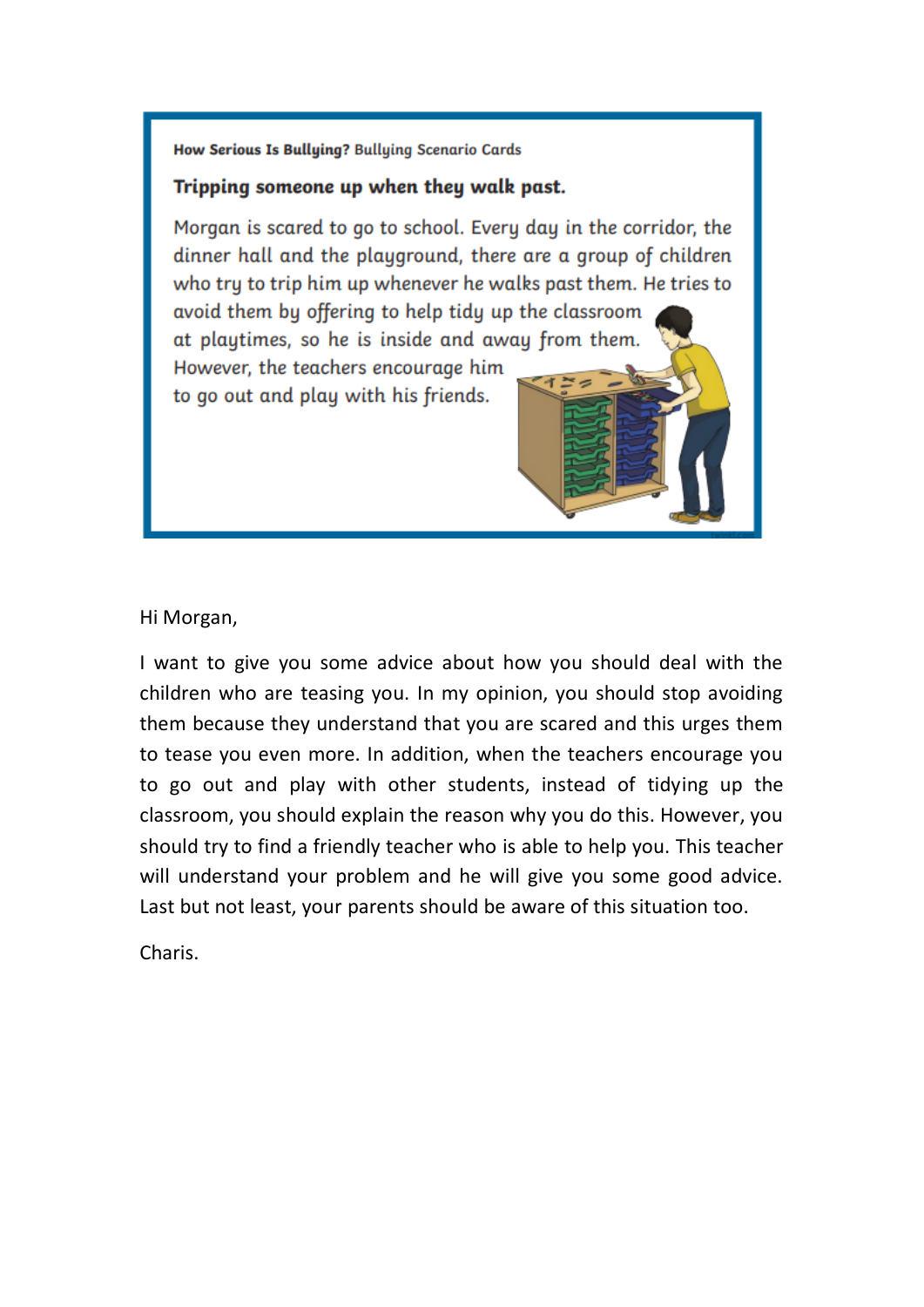# Leaving someone out of games or team activities.

A group of girls in year 4 organise a game of dodgeball every dinner time with the new playtime equipment. Aliyah really wants to join in, but the other girls won't let her. She has asked one of the girls who she sits with at dinner time, but she has said it is not up to her and the others don't want Aliyah to play.



Dear Aliyah,

I am a 15 year old student from Greece and I have read about your story on the internet. I understand that the situation you are in is very serious and it probably makes you feel sad. Therefore I'm writing this email in order to give you some advice.

First of all, I'd recommend you to talk to a school teacher about your problem. You had better find a caring and understanding person to help you with that.

What's more you could try find another group of friends that will be happy to join you. In this way you will have a nice time playing your favorite game with people that like being with you.

These are my recommendations and I hope they will be helpful. The best way to feel better again is to ignore and leave behind what makes you feel sad.

Love, Stella.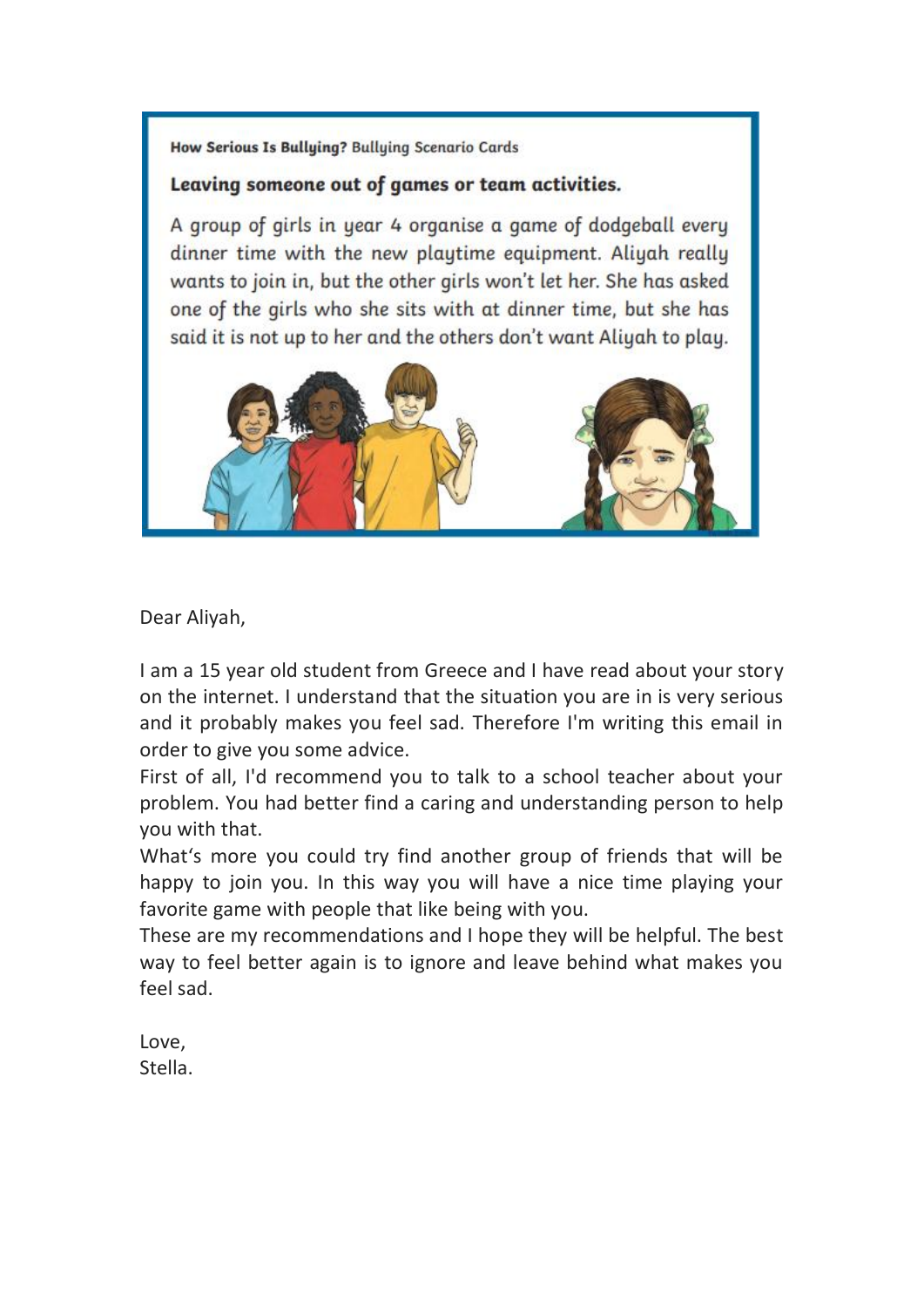#### Forcing somebody to do something they don't want to do.

Lorna is friends with a group of girls who have been saying mean things to another member of the class. They have also been sending secret messages to each other on social media, writing nasty things and excluding the girl from after school activities. So far, Lorna has managed to stay out of all the trouble, but some of her friends are forcing her to get involved. They have said that they will leave her out and tell others things about her if she doesn't join in.

Dear Lorna,

I am writing to give you some advice for the problem you have.

First of all, you need to talk about your problem to someone you trust and feel comfortable with, for example your parents, a very close friend or a teacher. In addition, it would be good to talk to these children who are oppressing you and explain to them that what they are doing is very bad and that they should stop because the consequences are very bad. Last but not least, if you see that these children do not stop oppressing you and making other people feel bad then you should stop hanging out with them.

I hope my tips helped you. I want you to know that you are not alone. I will help you with whatever you need. I'll always be by your side.

Vasiliki.